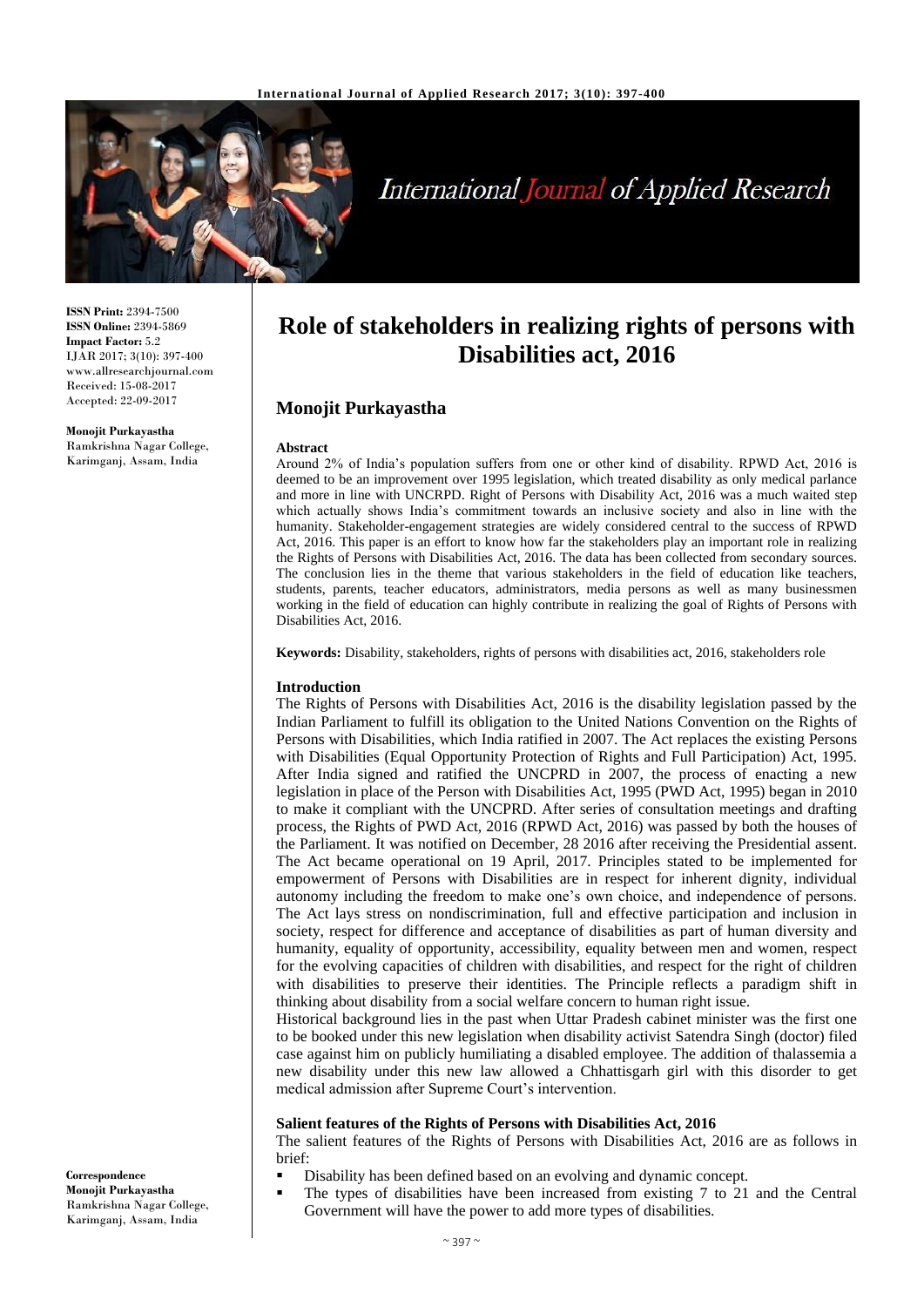The 21 disabilities are Blindness, Low-vision. Leprosy Cured person, Hearing Impairment (deaf and hard of hearing), Locomotor Disability, Dwarfism, Intellectual Disability, Mental Illness, Autism Spectrum Disorder, Cerebral Palsy, Muscular Dystrophy, Chronic Neurological condition, Specific Learning disabilities, Multiple Sclerosis, Speech and Language disability, Thalassemia, Hemophilia, Sickle Cell Disease, Multiple disabilities including deaf, Acid Attack Victim, Parkinson's Disease.

- Person with "benchmark disabilities" are defined as those certified to have at least 40% of the disabilities specified above.
- Responsibility has been cast upon the appropriate government to take effective measures to ensure that the person with disabilities enjoy their right equally with other. Additional benefits such as reservation in higher education (not less than 5%), government job (not less than 4%), reservation in allocation of land, poverty alleviation Schemes (5% allotment) etc. have been provide for person with benchmark disabilities and those with high support needs.
- Every child with benchmark disability between the age group of 6 to 18 years shall have the right to free education. Government funded educational institution an ell the government recognized institution I'll have to provide inclusive education to the children with disabilities.
- For strengthening the Prime Minister's Accessible India Campaign, stress has been given to ensure accessibility in public buildings (both government and private) in a prescribed time-frame.
- The Act provides for grant of guardianship by District Court under which there will be joint decision-making between the guardian and the persons with disabilities.
- Broad based Central and State Advisory Board on Disability are to be set up to serve as apex policy making bodies at the Central and State level. Office of Chief Commissioner of Persons with Disabilities has been strengthened who will now be assisted by two Commissioners and an Advisory Committee comprising of not more than 11 members drawn from experts in various disabilities. Similarly, the office of State Commissioners of Disabilities has been strengthened who will be assisted by an Advisory Committee comprising of not more than 5 members drawn from experts in various disabilities. The Chief Commissioner for persons with disabilities and the State Commissioners will act as regulatory bodies and Grievance Redressal agencies and also monitor implementation of the Act. District level Committee will be constituted by the State government to address local concerns of PwDs. Details of their constitution and the function of such committees would be prescribed by the State government in the rules. Creation of National and State Fund will be created to provide financial support to the persons with disabilities. The existing National Fund for persons with disabilities and the Trust Fund for Empowerment of persons with disabilities will be subsumed with the National Fund.
- The Act provides for penalties for offence committed against persons with disabilities and also violation of the provision of the new law. Any person, who violates

provision of the Act, or any rule or regulation made under it, shall punishable with imprisonment up to six months and / or a fine of Rs 10,000, or both. For any subsequent violation, imprisonment of up to two years and / or a fine of Rs 50,000 to Rs five lakh can be awarded. Whoever intentionally insults or intimidates a person with disability, or sexually exploits a women or child with disability, shall be punishable with imprisonment between six months to five years and fine. Special Courts will be designated in each District to handle cases concerning violation of rights of PwDs.

# **Role of Stakeholders**

In education, the term stakeholder typically refers to anyone who is invested in the welfare and success of a school and its students, including administrators, teachers, staff members, students, parents, families, community members, local business leaders and elected officials such as school board members, city councilors and state representatives. Stakeholders may also be collective entities, such as local businesses, organizations, advocacy groups, committees, media outlets, and cultural institutions, in addition to organizations that represent specific groups, such as teachers unions, parent-teacher organizations, and associations representing superintendents, principals, school boards, or teachers in specific academic disciplines.

The government has played its part of establishing new rules of PWD Act, 2016 and implementing various strategies for the welfare of the person with disability. But there is a need for the strategies and opportunities for involving parent and communities in support of inclusive education. These can be identified locally and developed within existing programmes so that the existing capacities assets can be advantageous to the person with disability. But before that, being aar of the most effective entry point and successful experience worldwide can help build a suitable foundation for effective partnership with families, communities and social organization and network.

These stakeholder-engagement strategies are widely considered central to the success of RPWD Act, 2016. Various stakeholders in the field of education like teachers, students, parents, teacher educators, administrators, media persons as well as many businessmen working in the field of education can highly contribute in realizing the goal of Rights of Persons with Disabilities Act, 2016.

- **Role of parents:** Parents play the primary role in educating their children about disability. Parents can support their children in by initiating discussions on the disability the child is having; emphasizing the importance of responsible behavior; being open to discuss their own beliefs and values; and being available to give advice and guidance to their children. Parents should not separate their disabled children from their other children on the basis of disability. They should respect the decisions made by their disabled child. They should be involved in all matters related to the family life, relationships, bearing and raising their children and should not be discouraged by absurd comments like 'Yeah tumhare matlab ka nahi hai' 'Tum kuchh nahi kar skte' and many more.
- Moreover parents should involve themselves in the delivery of disability related education to communicate a clear and consistent message to the children. They should sit in during disability education programmes in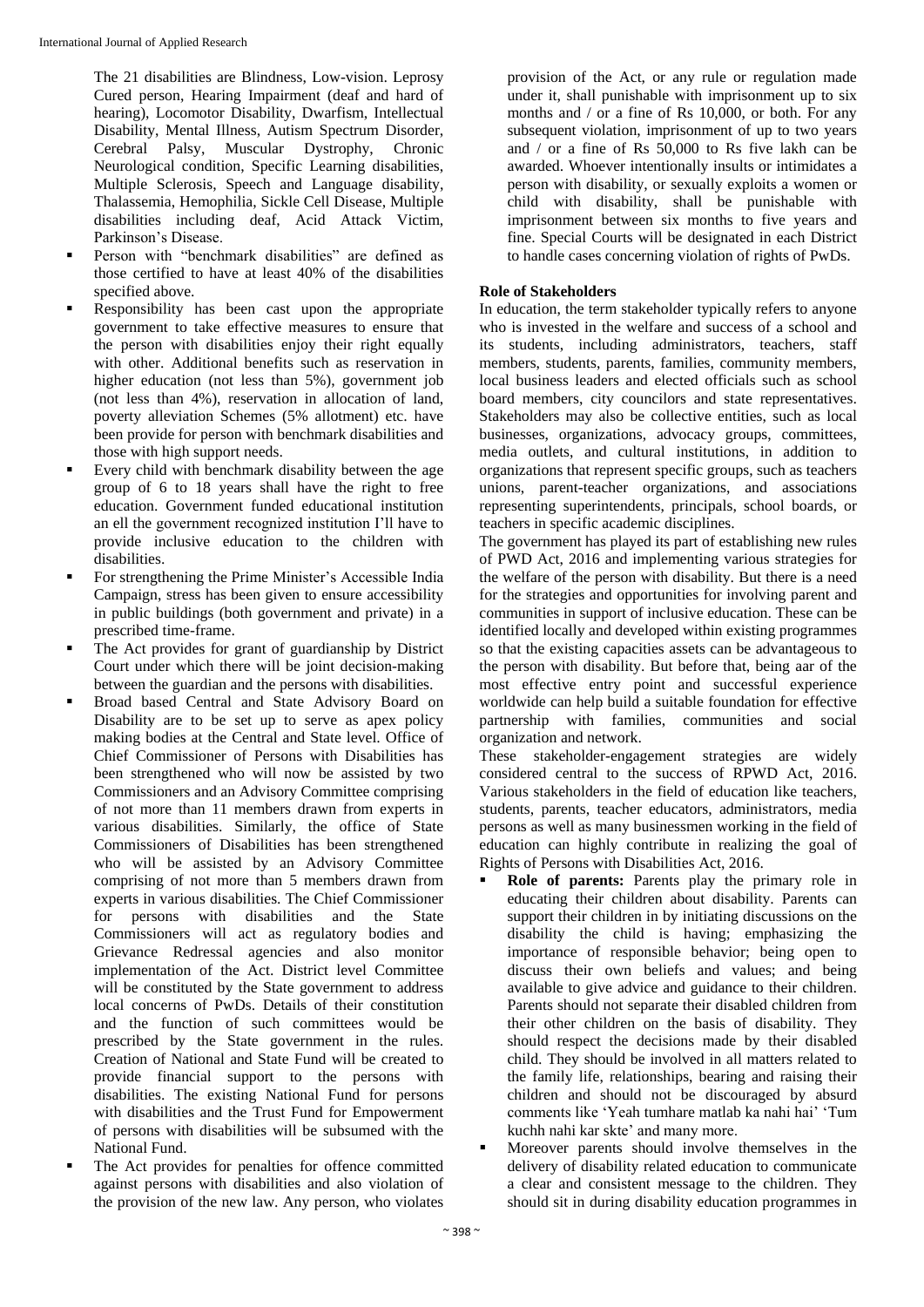schools, and provide feedback to schools on their programmes. Interested parents should be in contact to their children's school to make the necessary arrangements. Parents who wish to opt their children out of the school's disability education programmes, talk on workshops may have an open discussion with the school authorities even.

**Role of Students:** The students are the centre of learning, improving the curriculum and making changes in teaching method of learning. The student is placed at the centre of the curriculum. For curriculum design of PWD, the students are the very reason a curriculum is developed. They are the ones who are directly influenced by it. The students may be encouraged to ask questions and seek their teacher's or school counselor's help if they need to clarify issue or know where to get assistance for disabled students in the class. They should also be given their parent's guidance. The students themselves may observe which student is disabled in the school campus or in their class and may help him as and when required. The students in all levels make or unmake the curriculum by their active and direct involvement. They should not bully or make fun of disabled children by thinking of him / her as weak creature. But, how each individual student contributes to the realization of RPWD Act, 2016 should depend on the interaction and internalization of the different learning experiences provide to the students about disability by their teachers and teacher educators.

 **Role of School and Other Educational Institutions:**  The principal plays a pivotal role in school, providing structured time for the Disability Education Programme and ensuring that it is delivered in keeping with the morale of disabled children. Each school should have a team of teachers, specially chosen by the Principal, and trained in special education, to give a positive vibe to the disabled children and teacher in the school. School counselors should also be available to advice and counsel students on disability matters.

The school should not deny the admission of disabled children. They should be admitted without any discrimination and should be providing the same educational, sports and recreational activities equally. Moreover, the institutional campus should be such that it facilitates accessibility of every room to disabled student. The school should ensure that the education to persons who are blind or deaf or both is imparted in the most appropriate language and modes and means of communication; detect specific learning disabilities in children at the earliest and take suitable pedagogical and other measures to overcome them; monitor participation, progress in terms of attainment level and completion of education in respect of every student with disability; provide transportation facilities to the children with disabilities and also the attendant of the children with disabilities having high support needs.

As families and schools become more connected, schools can create a school website or a blog and provide regular information on activities and news. It is very important that school websites comply with accessibility standards. The schools can collect suggestion by inviting families to send their comments and feedback. They can create forum and discussion groups for parents to exchange ideas with other and circulate a newsletter about disability periodically.

- **Role of teachers and teacher educators:** The role of teachers and teacher educators is of prime importance for the realization of RPWD Act, 2016. The teachers and teacher educators are the role model of the student and influence their family life as well as their social life. What the teacher teaches in the class and how he behaves in the society are very minutely observed by his students. If the teacher himself is affectionate to the disabled students, help them as and whenever he finds opportunity and keep his moral values high for disabled children, then only his students are going to follow him. This is only then the students are helpful to disabled students of their class or in the school.
- **Role of the Community:** Very often we see that despite the inclusion of children with disabilities in regular classes and the adaptation and efforts made by schools, teachers and children to facilitate inclusion, children with disabilities are still not included in leisure activities, are not invited to their non-disabled peers' birthday parties or do not participate in out-of-school play dates. This social stigma can be eliminated with the help of involvement of the people of the community. They must provide social security to the disabled people. They should not make fun of disabled people. Because it is from the elders that the young people learn their future behavior for a particular person.

The community people may arrange a panel of external providers who can provide professional advice and additional resources about the disability to the people of that community. Schools may engage these providers to conduct programmes to supplement the schools' disability education programme.

- **Role of Policy makers:** Policy makers should identify the schools that are willing to move forward and are interested in staff development. Moreover, the makers may help in establishing link and partnership with ministries of education and local authorities. They may organize information seminars and training workshops to introduce new thinking and practices. Policies can be facilitated for school-based staff development, monitoring, support, evaluation and dissemination. Policy makers may engage themselves with educational authorities on policy development in support of disabled children.
- **The role of extended families:** The disabled children from the families of low socio-economic status might lack knowledge of community resources that could make the children more successful in school. In such context, the extended family is often responsible for child-raising. Grandparents, for instance, are frequently better advocates for their grand children with disabilities than biological parents because they are likely to be responsible for raising the children at the rural homestead while the parents may be working in the cities in order to support the family. Through ongoing collaboration with the school, the extended family member will achieve a greater appreciation of their child's disability and future potential and of alternative interventions.
- **Role of Curriculum Developers:** Curriculum developers may suggest curriculum adaptation and teaching methods according to disabled students in a